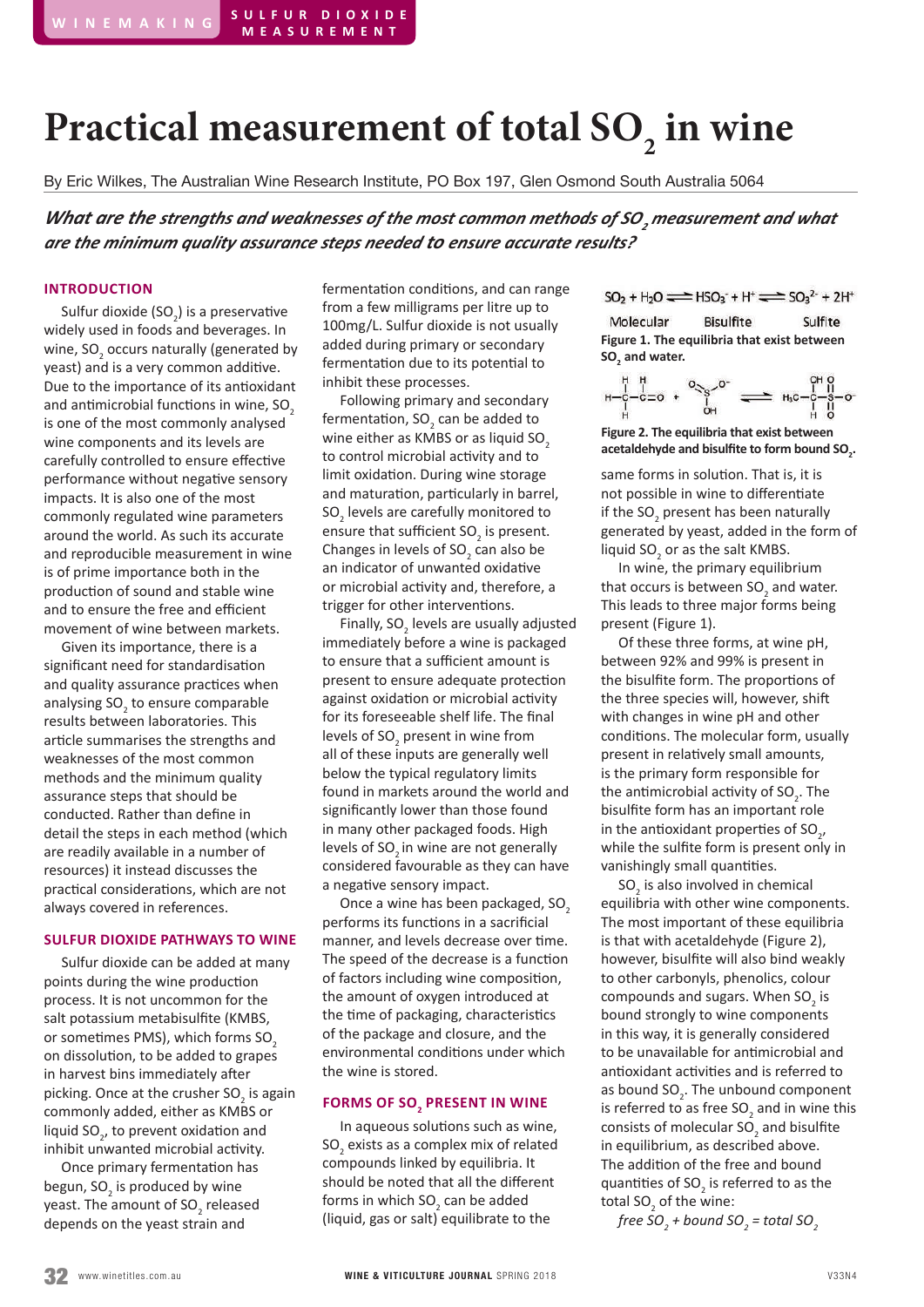The bound component is usually significantly greater than the free component and, in practise,  $\text{SO}_2$  tends to be added to a wine to achieve a given free SO<sub>2</sub> level as this is the active constituent. The proportion of free SO<sub>2</sub> will, however, change over time. Given the relatively complex reactions involved, for practical reasons SO<sub>2</sub> regulatory requirements tend to be phrased in terms of total SO<sub>2</sub>, disregarding the differing forms in which it may be present.

## **METHODS FOR MEASURING TOTAL SULFUR DIOXIDE**

There are three generally accepted methods for the determination of total  $SO_2$ :

### **Aeration/oxidation**

The most common method used for the determination of total SO<sub>2</sub> is the aeration/oxidation method (AO), which is sometimes known as the Monier/ Williams or Rankine/Pocock method, and is the basis of one of the approved OIV methods (OIV-MA-AS323-04A). Essentially, the analysis involves heating an acidified sample of wine to liberate the SO<sub>2</sub> in the molecular form. A stream of air is then used to carry the liberated  $\mathrm{SO}_2^{\vphantom{\dagger}}$  to a reservoir of hydrogen peroxide where it is oxidised to form sulfuric acid. The generated sulfuric acid is then titrated against dilute sodium hydroxide to determine the amount of acid formed and, hence, the original quantity of SO<sub>2</sub> in the wine.

As this method liberates the SO<sub>2</sub> from the sample matrix, it is relatively robust in terms of interferences from other wine components. The equipment is, however, fairly specialised, and reagents and gas flow rates used need to be carefully maintained. Each sample also takes around 20 minutes to analyse and requires constant attention from a trained technician. The method is, however, very robust and repeatable. A detailed description is provided in Iland *et al*. 2004.

#### **Automated flow techniques**

These techniques use either flow injection analysis or segmented flow instruments to automate the determination of total SO<sub>2</sub>. Essentially, they work by passing a heated, acidified wine solution past a gas permeable membrane. This liberates the  ${SO_2}$  which passes through the membrane into a buffered carrier solution and then reacts with a  $SO_2$ -sensitive dye such as pararosaniline. The interaction of the dye and the  $SO_2$  forms a coloured solution, with the intensity of the colour then measured spectrophotometrically. This response is compared with a standard curve to indicate the amount of total SO<sub>2</sub> present in the original wine.

While capable of providing results comparable to AO, these techniques require relatively expensive equipment and are best suited to facilities that run large numbers of samples each day. They also tend to require a high degree of maintenance by trained technicians.

### **Iodic titration**

Iodic titration (described in the OIV method OIV-MA-AS323-04B), also commonly known as the Ripper method, involves the titrating of a wine sample against a standardised iodine solution in the presence of starch (or vitex indicator) after converting the  $\mathrm{SO}_2$  present to the bisulfite form by the addition of sodium hydroxide. The bisulfite reduces the molecular iodine to iodate until all the bisulfite present has been exhausted, at which point the solution turns blue due to the interaction of the free iodine with the starch indicator. The total  $SO_2$  is then calculated by the amount of iodine required to reach the blue colour. Some analytical equipment suppliers have automated this procedure using autotitrators and various indicator electrodes.

While much quicker and simpler than the AO methodology, iodic titration suffers from significant interferences from wine components. Red wines in particular are known to give erroneously high results due to the reaction of some of the colour compounds. The presence of any ascorbic or erythorbic acid also quantitatively reacts with iodine and this method cannot be used in wine that may contain these preservatives, unless they have first been quantified. It is generally acknowledged that iodic titration methods give a less accurate determination of total  $SO_2$  than AO methods for these reasons.

## **Other methods**

There are several other analytical methods available in kit form

which tend to rely on the use of coloured dye in buffered wine solutions and measurement in either spectrophotometers or sequential analysers. One high throughput method using a specific sequential analyser has recently been validated and is described in Porter *et al.* (2017). There are also several electrochemical methods. These, however, tend to be low throughput and require specialised equipment and training. They, therefore, offer little or no advantage over the other methods described for total  $SO_2$  analysis.

## **SAMPLE HANDLING AND MANAGEMENT**

 $SO<sub>2</sub>$  is a relatively volatile compound, which means that sample handling and management are critical to ensure accurate and precise results. The following are the main sample handling considerations:

- Samples should not be opened until immediately before analysis to avoid loss of SO<sub>2</sub> through volatility or oxidation.
- If a sample must be decanted, it should be done very carefully to avoid any aeration into a glass container which can be sealed with no air space under the closure.
- If decanted samples must be stored, they should be refrigerated. Freezing samples is not recommended.
- Refrigerated samples should be allowed to equilibrate to 20°C in sealed vessels before analysis.
- During transfer and pipetting of samples great care should be taken to avoid aeration of the sample.

## **BEST PRACTICE QUALITY ASSURANCE**

It is critical that quality assurance steps are followed during analysis of total SO<sub>2</sub> to ensure consistency of results and comparability of results between laboratories. The steps outlined below are considered the minimum necessary to ensure precise results. It should be noted that they do not negate the need for a vigorous validation process when a method is first introduced to a laboratory or when significant changes are made to equipment, reagents or procedures.

## **Control samples**

Every first and tenth sample should be a matrix-matched wine of known total SO<sub>2</sub>. In the case of fewer than  $10$ samples being run on a given day, the